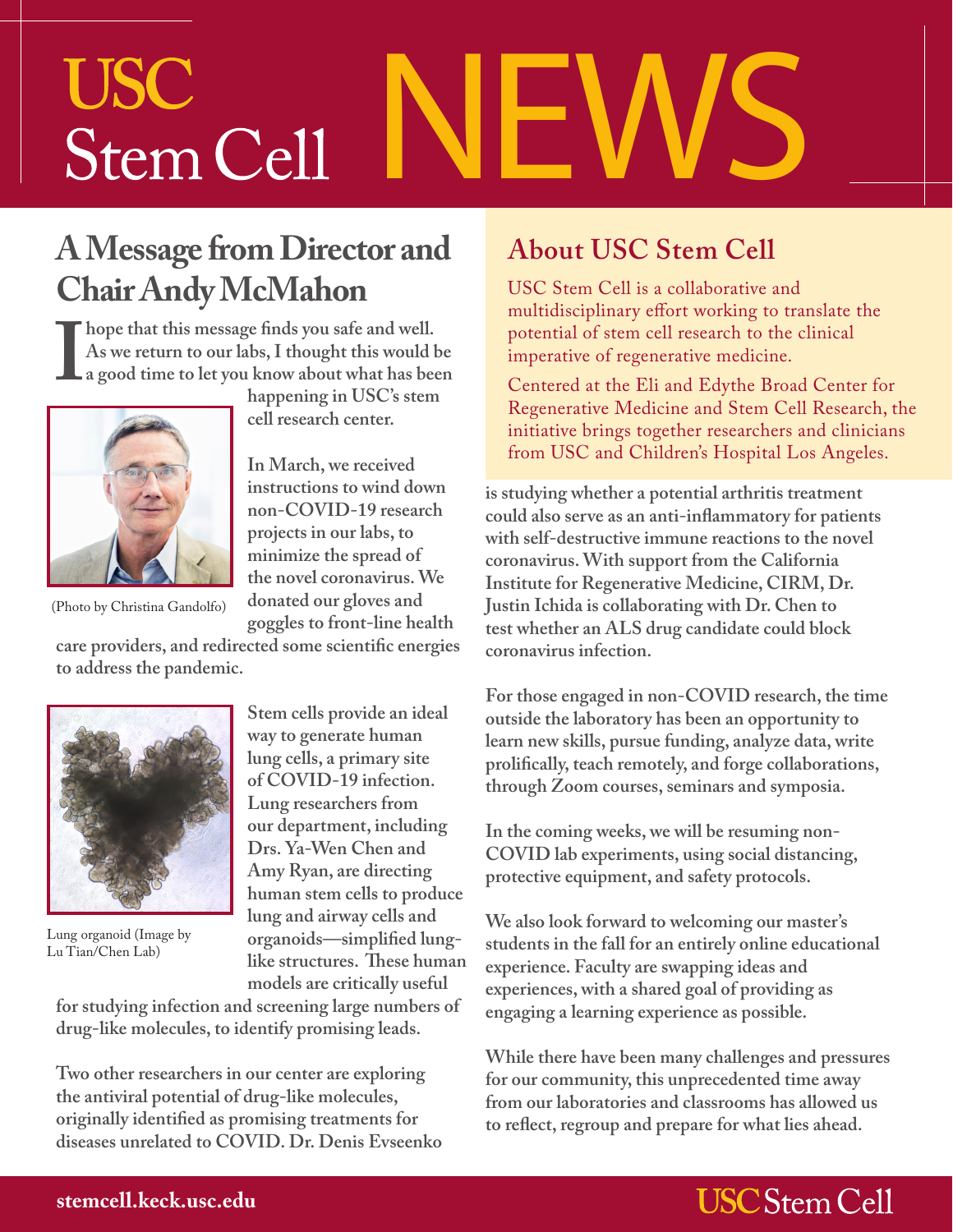#### **Ya-Wen Chen grows miniature lungs with maximum potential**

s the SARS-CoV-2 coronavirus outbreak<br>escalated into a pandemic, USC lung research with the at home, sheltering in place. **escalated into a pandemic, USC lung researcher Ya-Wen Chen expected to be spending a lot of time at home, sheltering in place.** 

**"At the beginning of the quarantine, I was going to focus on writing grants," said Chen, who joined USC as an assistant professor of medicine, and stem cell biology and regenerative medicine in 2019. "I also wanted to spend time cleaning my house, cleaning my backyard, getting everything on track."**

**Instead, Chen realized that her laboratory possesses a key resource to advance the fight against COVID-19: mini human lungs grown from stem cells. These labgrown lung structures, known as organoids, provide a way for scientists to test potential anti-viral treatments.** 

**While this is Chen's first foray into coronavirus research, it's not her first quarantine. When SARS-CoV broke out in 2003, Chen was living in Taiwan, where she grew up. She spent her childhood in a small rural village, playing in rice fields with her three siblings and more than 20 cousins. In high school, she had an inspiring teacher who encouraged her to pursue biology.** 

**"After I graduated, my teacher passed away while he was collecting samples for the class. He got hit by a car and fell off a cliff," she said. "We were actually very close. I knew a lot of students who became interested in biology because of him. For me, that's the sign of a truly successful teacher—one who inspires students to love what he or she teaches."**

**Chen earned a bachelor's degree in biology at Tunghai University in Taiwan, a master's degree in tumor biology from Georgetown University, and a PhD in molecular medicine from the University of Maryland, Baltimore.** 

**For her postdoctoral training, she joined the stem cell laboratory of Hans-Willem Snoeck at Columbia University, and developed human lung organoids. Chen also collaborated with a large research team to develop a technology to maintain donor lungs outside of the body.** 

**In January 2019, Chen started her own lab at USC.**

**"I'm gay, and to live comfortably, without worrying about being discriminated against, was an important factor in choosing where to start my faculty career," she said. "USC is a prestigious school, and the Pulmonary Division** 



Ya-Wen Chen (Photo/Ya-Wen Chen)

**and stem cell department cultivate junior faculty and encourage interdisciplinary collaborations. The idea of being able to pursue what I'm truly passionate and curious about made me join USC."** 

**Chen's lab uses human stem cells to study lung development, injury and disease. One of the lab's major goals is to find a method for mass producing large numbers of identical lung organoids. These organoids could be used to screen thousands of potential drugs to treat pulmonary fibrosis, as well as infectious diseases.**

**One of these diseases is COVID-19. The lab is working to develop an antiviral to prevent the virus from entering the cells that line the lungs, called the epithelium. These cells contain a receptor called ACE2, and an enzyme called TMPRSS2. The virus uses this enzyme as a key to "unlock" ACE2, which becomes an entry point into the cells. Chen's team is using lung organoids to test whether an antibody can block the enzyme, locking out the virus. To test a potential antiviral to protect lung cells involved in gas exchange, Chen is collaborating with USC Stem Cell scientist Justin Ichida. The California Institute for Regenerative Medicine, CIRM, awarded them \$150,000.** 

**Other projects involve everything from growing blood vessels for lung organoids, to regenerating the trachea and airway for patients with congenital tracheal stenosis.** 

**"For me," said Chen, "I always want to fulfill my curiosity to find the answer."**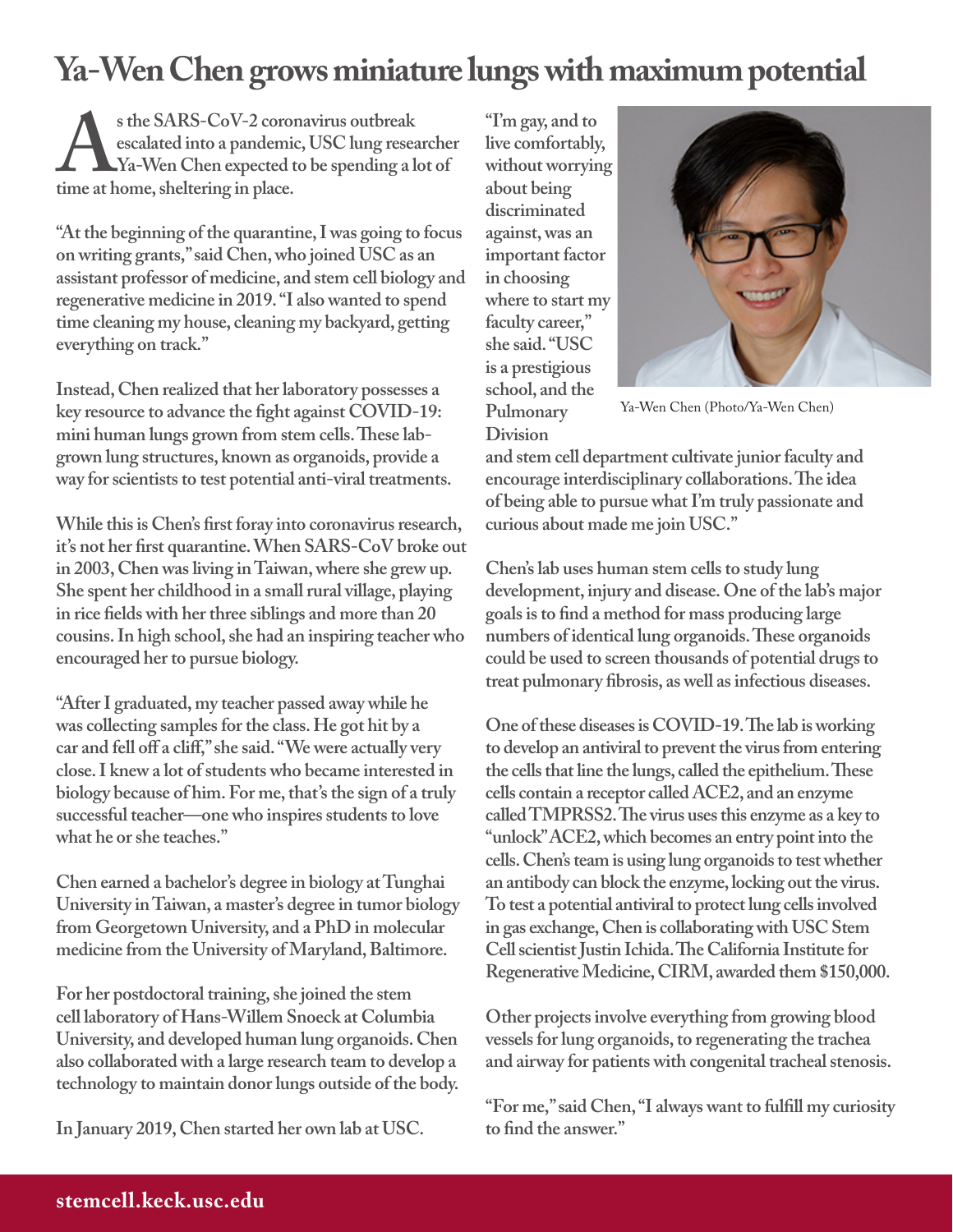### **Alumna Kalya Stanten follows the science**

**including a virology lab at the outset of the COVID-19 pandemic.**

**"I was in Paula Cannon's lab," said Stanten, who graduated with a Master of Science in Stem Cell Biology and Regenerative Medicine in May 2020. "Through my own work there, not** 

By following her love of science, USC master's<br>program alumna Kalya Stanten has found<br>herself in some very interesting places—<br>including a virology **program alumna Kalya Stanten has found herself in some very interesting places—**



Kalya Stanten (Photo/Kalya Stanten)

**only did I get more of a look at the gene editing process, but I also gained a greater knowledge of virus biology. And it was really inspiring to see the lab transition to try to tackle the COVID-19 situation."**

**Stanten joined the Cannon Lab during her junior year as a biochemistry major at USC. When she was accepted into USC's progressive degree program, which allows students to earn their undergraduate and master's degrees simultaneously, she was able to continue working in the Cannon Lab while pursuing specialized course work in stem cell biology and regenerative medicine.**

**"Even though biochemistry is notoriously one of the hardest biology majors, the reason that I was in these classes was because I love science," said Stanten, "which set me up well to make the transition into the stem cell master's program and keep choosing to follow science."**

**Stanten began following science from a young age. She credits her father, a jet engine engineer, with being the first person who inspired her to think like a scientist. She credits her mother, who works at the sustainability office at Clorox, with imparting a joy for biology. As early as middle school, Stanten recalls being "blown away"—in a good way—when her class had the** 

**opportunity to dissect a cow eye.**

**As a high school student at Sacred Heart Cathedral Preparatory, Stanten attended her first lecture about stem cells during a global youth summit on the future of medicine hosted by Brandeis University.**

**"That blew my mind," she said. "Right there was really what solidified my desire to pursue the research route."**

**She knew that USC would offer excellent opportunities to continue learning about new scientific findings and to pursue her passion for research. As an undergraduate, she participated in the Freshman Science Honors Program, an advanced curriculum in the natural sciences for high-achieving students.**

**She made the most of her undergraduate years: participating in a study abroad program in Athens, a sorority, the Rugby Team, and the Ski & Snowboard Team. She also began volunteering at Camp Kesem for children with parents or guardians affected by cancer.**

**One of her favorite undergraduate courses was Regenerative Medicine: Principles, Paradigms and Practice, taught by Andy McMahon, the director of USC's stem cell research center. The comprehensive and challenging course provided an ideal segue into the stem cell master's program.** 

**As a master's student, Stanten enjoyed working hands-on with stem cells. She gained broad exposure to current research, learned how to design better experiments, and grew as a scientific thinker. The program cemented her desire to work in the biotech industry, before applying to PhD programs.**

**"After my three years in the Cannon Lab, I'm coming out of it wanting to contribute to regenerative therapy development and still feeling excited to do laboratory bench work," said Stanten. "Even though bench work can come with some tediousness and some frustration, I find the problem-solving satisfying, whether it is at the bench or musing over therapeutic strategies. So I'm excited to go into industry, because I want to experience what research looks like there."**